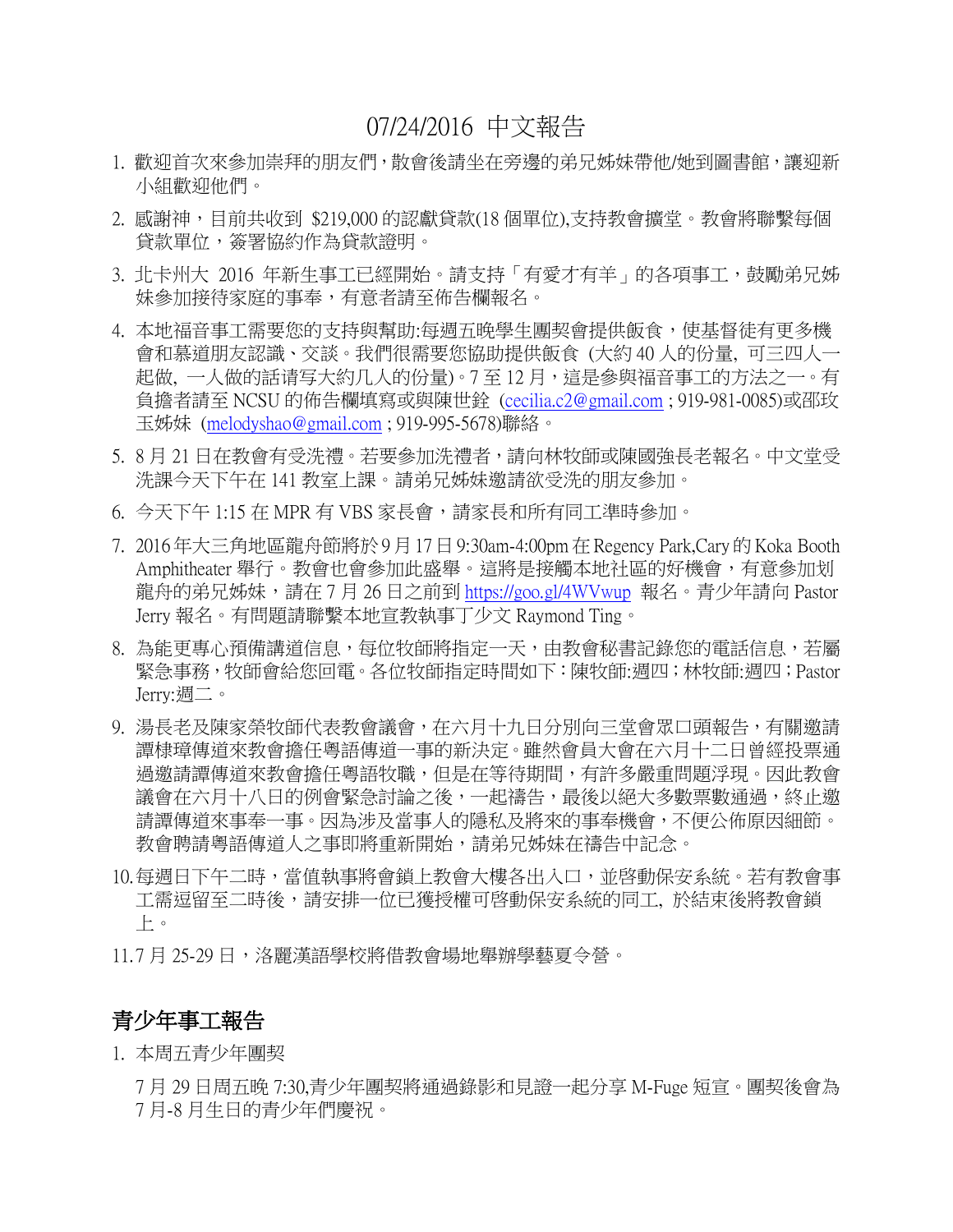- 2. 未來幾周團契活動
	- 8 月 1-5 日:暑期聖經學校 VBS。8 月 5 日晚沒有青少年團契。
	- 8 月 12 日周五:開學前燒烤會;歡迎升上 6 年級的學生
	- 8 月 19 日周五:讚美禱告之夜
	- 8 月 27 日周六:"Picnic Table Service Project"動手做完野餐桌
	- 9 月 17 日周六:划龍舟
- 3. 8 月 21 日洗禮—如果你已經接受耶穌基督為你的救主,並希望接受洗禮,請儘快與 Pastor Jerry 聯絡(919.961.8859, [jmillerrc3@yahoo.com](mailto:jmillerrc3@yahoo.com) )。

## 兒童事工報告

- 1. 下一季 AWANA 將從 9 月 9 日正式開始,8 月份開始接受報名。8 月 13 日有 AWANA 老 師訓練,地點在 MPR 從早上 9:00 到下午 3:00。
- 2. 今年兒童暑期聖經夏令營 VBS 將於 8 月 1- 5 日舉行,主題是"SUBMERGED"。歡迎 三歳至小學五年級的小孩參加。您可以在教會網站報名,目前已收到 82 份申請,名額 有限,請儘速報名。有意參加 VBS 的同工和家長們請至大堂外 VBS 攤位領取報名表格 或詢問。

### 擴建禱告

1. 教會擴堂工程已與選定的建築商簽約,請弟兄姊妹為擴堂事工,及教會領袖和同工們禱 告。

| 日期    | 國語    | 粵語    | 英語                 |
|-------|-------|-------|--------------------|
| 07/31 | 詹其泰長老 | 陳家榮牧師 | Dr. Alan Potter    |
| 08/07 | 林春騰牧師 | 陳家榮牧師 | Dr. William Barber |

|  | 請為主日講員代禱:國語堂講道主題- | └我們起來建造吧. |  |
|--|-------------------|-----------|--|
|  |                   |           |  |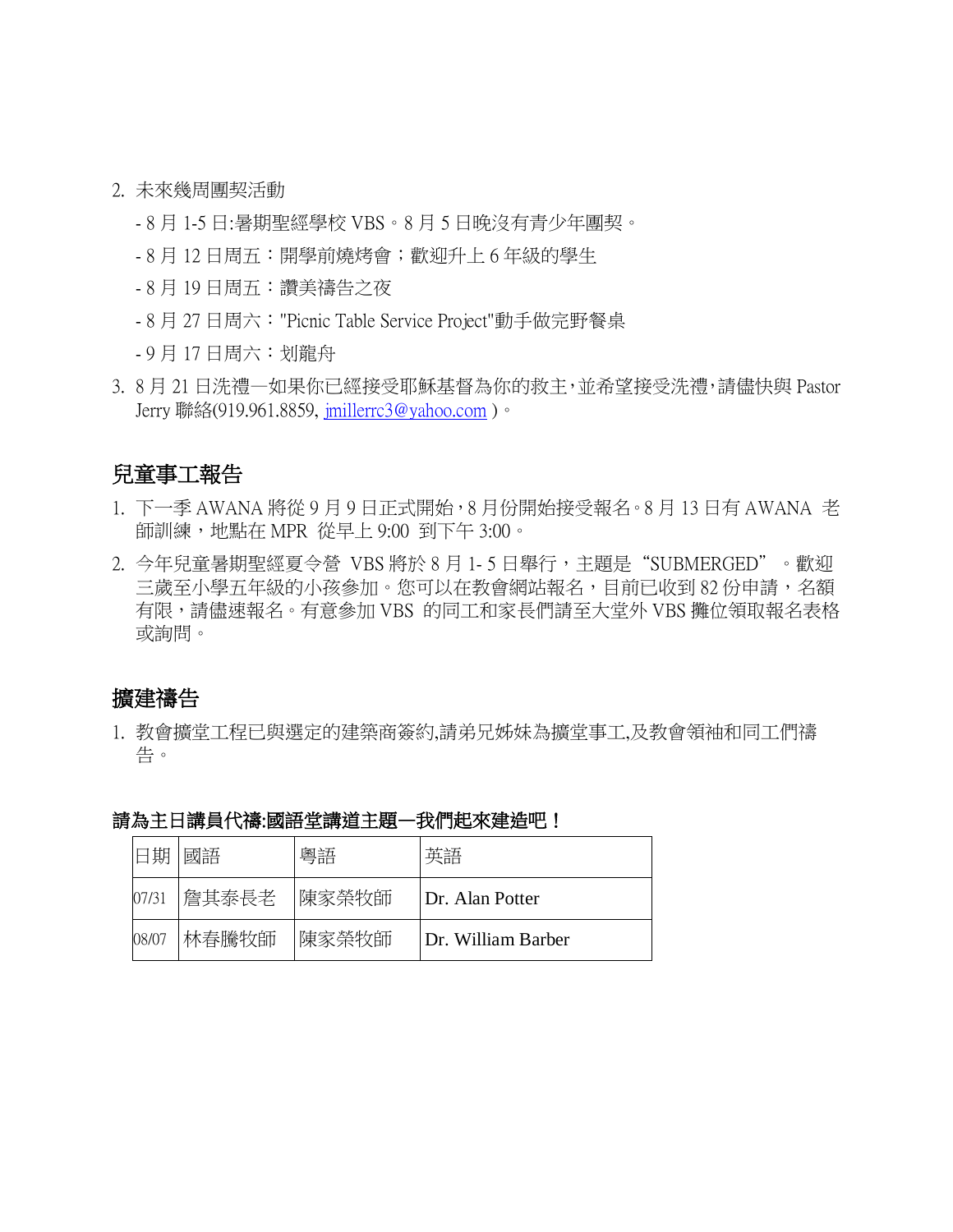# 07/24/2016 Announcements

- 1. We welcome new friends who are worshipping with us today for the first time.
- 2. Thank God for the 18 contributing units that opted to support the church building expansion through lending the Church monies. A total of \$219,000 was raised in this manner. Each contributing unit will be contacted soon to sign the Covenant Note as testament of the loan to bind the Lender and RCCC together to this commitment.
- 3. Membership class is being formed for August  $21<sup>st</sup>$ . If you are interested in becoming a member, please consider this class. Contact Elder Don for further information. Cell:919-539-4056; [donhong68@gmail.com](mailto:donhong68@gmail.com) .
- 4. To protect pastors' time for study and sermon preparation, each pastor has designated a day that they wish not to be disturbed unnecessarily. Our administrative assistant will screen phone calls and take a message. Unless an emergency, pastor will call you back. Drop-ins are discouraged unless an appointment had been made. Designated days: Pastor Tran & Pastor Lin - Thursday; Pastor Jerry - Tuesday.
- 5. Our church will participate in the 2016 Greater Triangle Area Dragon Boat Festival 9:30 am 4:00 pm, Sept  $17<sup>th</sup>$  (Sat) at Koka Booth Amphitheater, the Regency Park, Cary. It is a great opportunity to reach out to the local community. If you are interested in joining the racing team, please sign up:<https://goo.gl/4WVwup> before July 26<sup>th</sup>. Youth will sign up with Pastor Jerry. Any questions, please contact Raymond Ting.
- 6. On behalf the church leadership team, Elder Don and Pastor Tran together announced the termination of the process of calling Minister John Tam as our Cantonese minister before each language congregation on June  $19<sup>th</sup>$ . Though the congregation voted to affirm Minister Tam's nomination on June  $12<sup>th</sup>$ , many new serious issues surfaced after the decision, prompting the Church Council to meet and vote with an overwhelming majority to reverse the calling of Minister Tam to be our Cantonese minister on June 18th. In order to protect Minister Tam's privacy and his future ministry, no details were released. Please pray that God will help our church to restart the Cantonese pastoral search.
- 7. Every Sunday our on-duty deacons will lock all doors and enable security system in church main building at 2pm. If ministries require to stay in main building after 2pm, please arrange a coworker who is authorized to enable security system, to lock and enable security system after ministry finishes.
- 8. VBS parents meeting. Today at 1:15pm in MPR, there will be a VBS parents' meeting. All VBS volunteers and parents are required to attend.
- 9. Raleigh Academy of Chinese Language (RACL) will have an Academic Summer Camp from July  $25^{th}$  to  $29^{th}$  at church.

## **Youth**

1. This Friday's Youth Group

Join us on this Friday, July 29<sup>th</sup>, at 7:30 p.m. for Youth Group. On this Friday, we will be sharing about our M-Fuge Mission